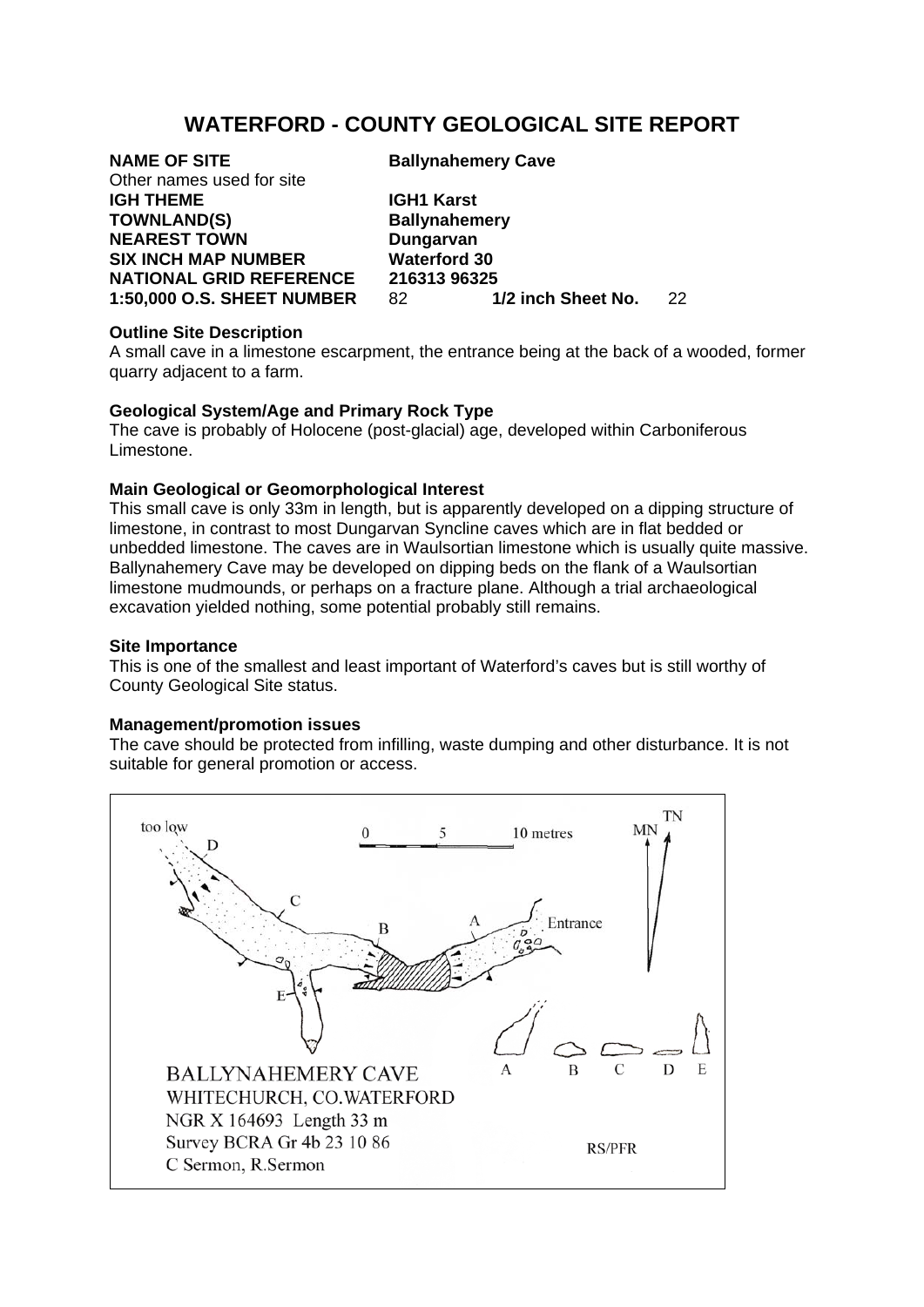

Ballynahemery Cave entrance.



Ballynahemery Cave passage with scalloped roof and mud fill in the passage.



Ballynahemery Cave showing the steep angle of much of the passage presumably following steep bedding in the limestone.